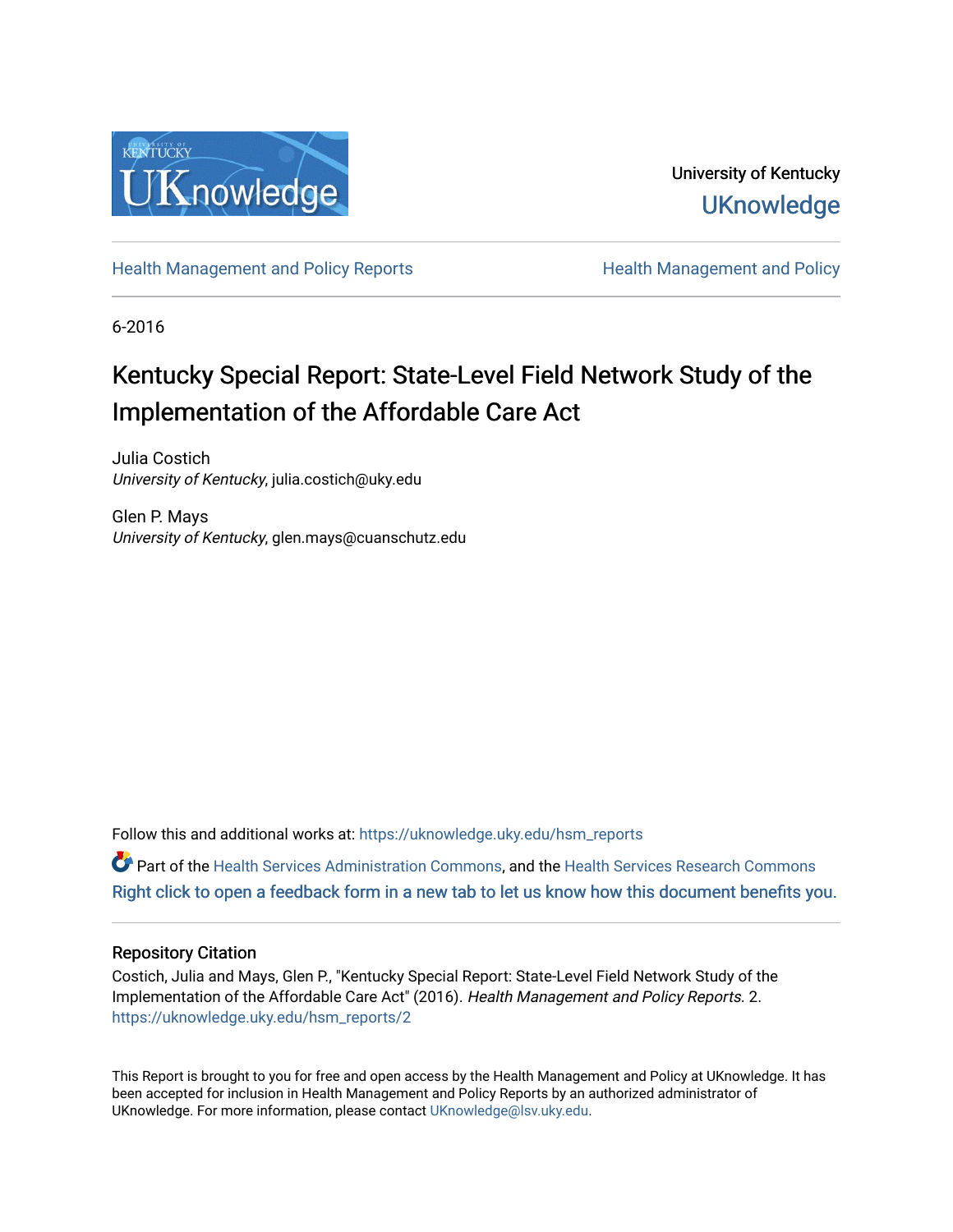

### THE NELSON A. **ROCKEFELLER INSTITUTE** OF GOVERNMENT



## **BROOKINGS**



*The Public Policy Research Arm of the State University of New York*

**411 State Street Albany, NY 12203-1003 (518) 443-5522**

*[www.rockinst.org](http://www.rockinst.org)*

**ACA IMPLEMENTATION RESEARCH NETWORK**

# **KENTUCKY: SPECIAL REPORT**

## **State-Level Field Network Study of the Implementation of the Affordable Care Act**

**June 2016**

**Rockefeller Institute of Government State University of New York**

**The Brookings Institution**

**Fels Institute of Government University of Pennsylvania**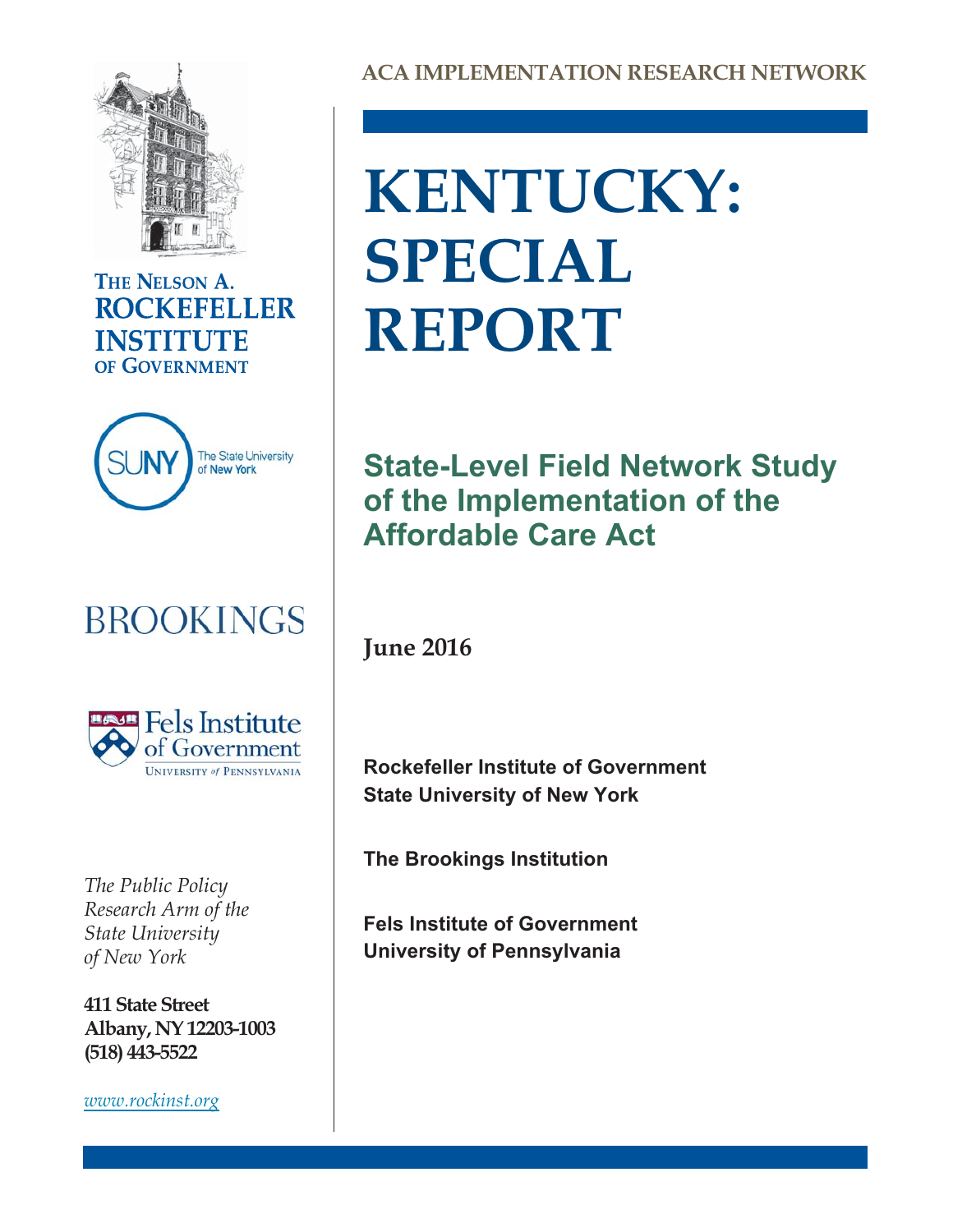#### **Field Research Associates**



**Julia Costich, Professor, University of Kentucky College of Public Health** julia.costich@uky.edu, (859) 257-6712

Julia Costich, JD, PhD, is a professor in the University of Kentucky College of Public Health. Her current research focuses on legal and policy issues in public health and health care, health reform, health information technology, and injury prevention. She served as department chair from 2005-12 and director of the Kentucky Injury Prevention and Research Center from 2003-10. Before joining the UK public health faculty in 1998, she administered academic medical programs, practiced health care law, and served as a policy specialist and administrator for state health care programs.

**Glen Mays, F. Douglas Scutchfield Endowed Professor of Health Services and Systems Research, University of Kentucky College of Public Health**



[glen.mays@uky.edu,](mailto:glen.mays@uky.edu) (859) 218-2029

Glen P. Mays, MPH, PhD, serves as the F. Douglas Scutchfield Endowed Professor of Health Services and Systems Research at the University of Kentucky College of Public Health. Dr. Mays' research centers on strategies for organizing and financing public health strategies, preventive care, and chronic disease management services, with a special focus on estimating the health and economic effects of these efforts. Currently, he directs the National Coordinating Center for Public Health Services and Systems Research funded by the Robert Wood Johnson Foundation.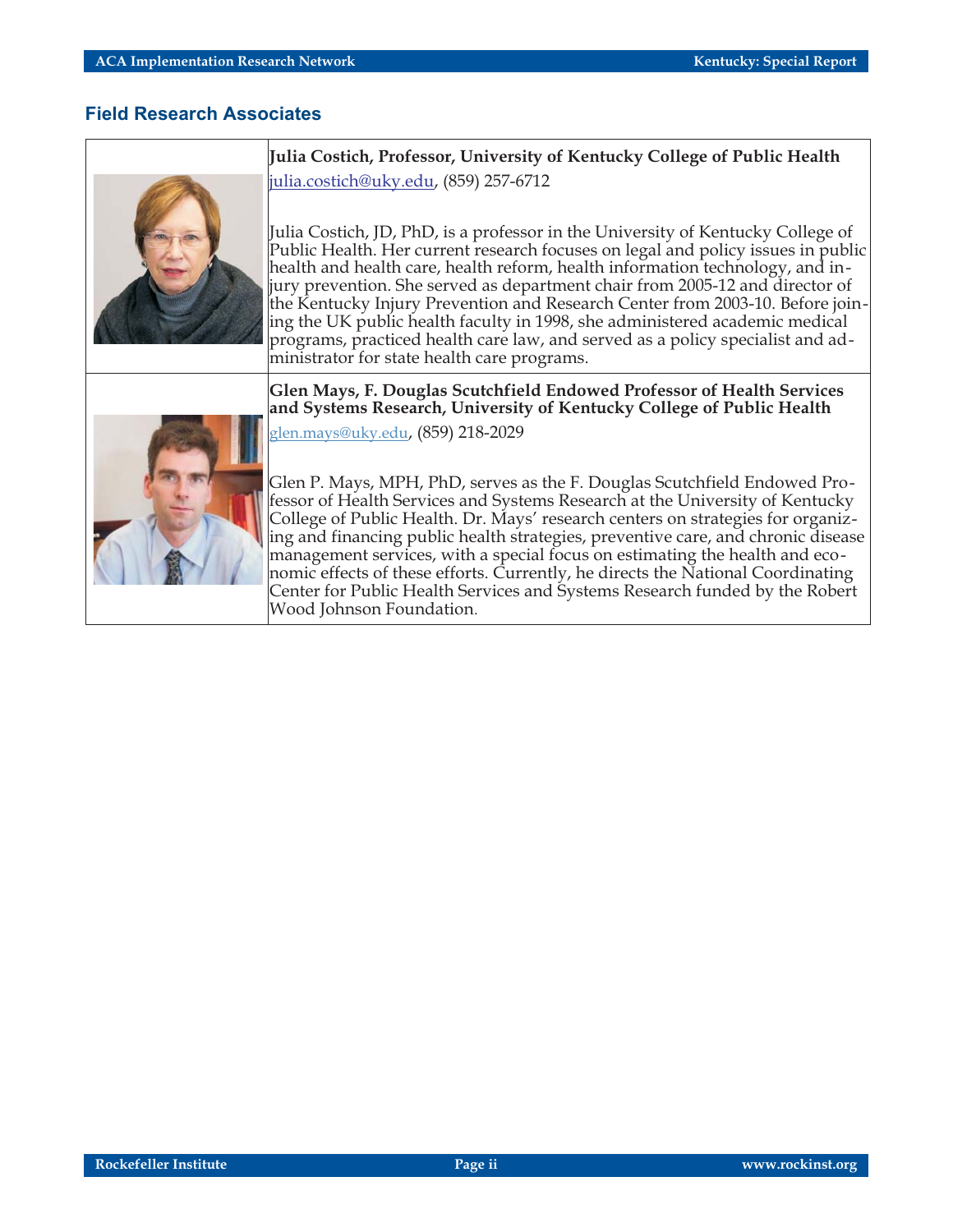## **Contents**

| New Governor Prepares to Overhaul Coverage                                         |
|------------------------------------------------------------------------------------|
|                                                                                    |
|                                                                                    |
|                                                                                    |
| What Next? $\ldots \ldots \ldots \ldots \ldots \ldots \ldots \ldots \ldots \ldots$ |
|                                                                                    |

## **KENTUCKY**

**SPECIAL REPORT**

**State-Level Field Network Study of the Implementation of the Affordable Care Act**

June 2016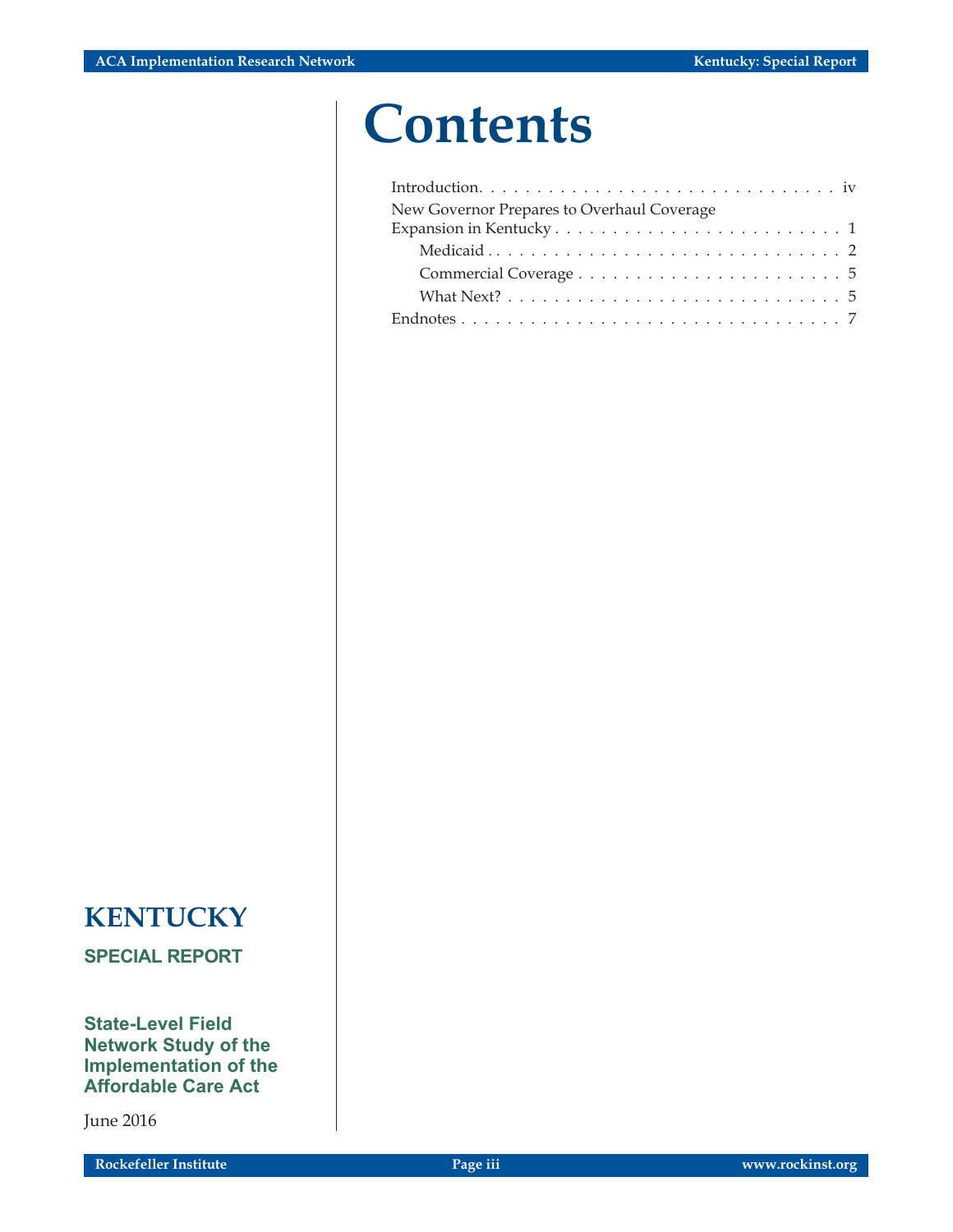#### **INTRODUCTION**

**S** ecuring and sustaining cooperation between the federal and state governments on major policies has seldom been easy in the United States. This update on Kentucky's implementation of the Affordable Care Act (ACA) shows not only how much political division there still exists over the 2010 law, but also how difficult it is to reverse previous state decisions.

By most measures, Kentucky was uniquely successful among Southern states in reducing its large number of uninsured persons since its previous Democratic governor used executive actions to expand eligibility for the state's Medicaid program and established a state-based ACA health benefit exchange, called *kynect*. However, the recently elected Republican governor, Matthew Bevin, has announced his intention to reverse these decisions.

Altering the terms of Medicaid eligibility was made easier for the new governor by the U.S. Supreme Court's 2012 decision to prevent the federal government from withholding all Medicaid funds from states refusing to comply with the full terms of the expansion. Governor Bevin announced that he would seek federal waivers that would allow Kentucky to maintain broad Medicaid eligibility while imposing new responsibilities and costs on beneficiaries.

However, as authors Julia Costich and Glen Mays note in this report, it will be difficult for the governor to reconcile his policy objectives with the requirements of the waivers — which, in any event, would take years to put into effect. Also, many in the state's health industry oppose such a rollback, and it will cost the state a lot of money and administrative work to adjust to the elimination of kynect. What's happening in Kentucky will thus test the durability of the ACA and perhaps reveal new directions for its implementation.

This report underlines the importance of maintaining a nationwide yet state-based network of engaged scholars tracking and analyzing health policy and implementation changes occurring within the ACA framework. The Brookings Institution and the Rockefeller Institute of SUNY have established such a network of researchers in forty states. The ACA Implementation Research Network will continue to provide reports by experts on the ground as this new system of health care, and perhaps new system of federalism, continues to evolve.

The authors include Julia Costich, JD, PhD, a professor in the University of Kentucky College of Public Health, and Glen Mays, MPH, PhD, also a professor in UK's College of Public Health. Mays also directs the National Coordinating System for Public Health Services and Systems Research, funded by the Robert Wood Johnson Foundation. Their initial report on Kentucky's implementation of the ACA may be found [here.](http://johnfaso.com/donate)

Thomas La:

Thomas Gais *Director*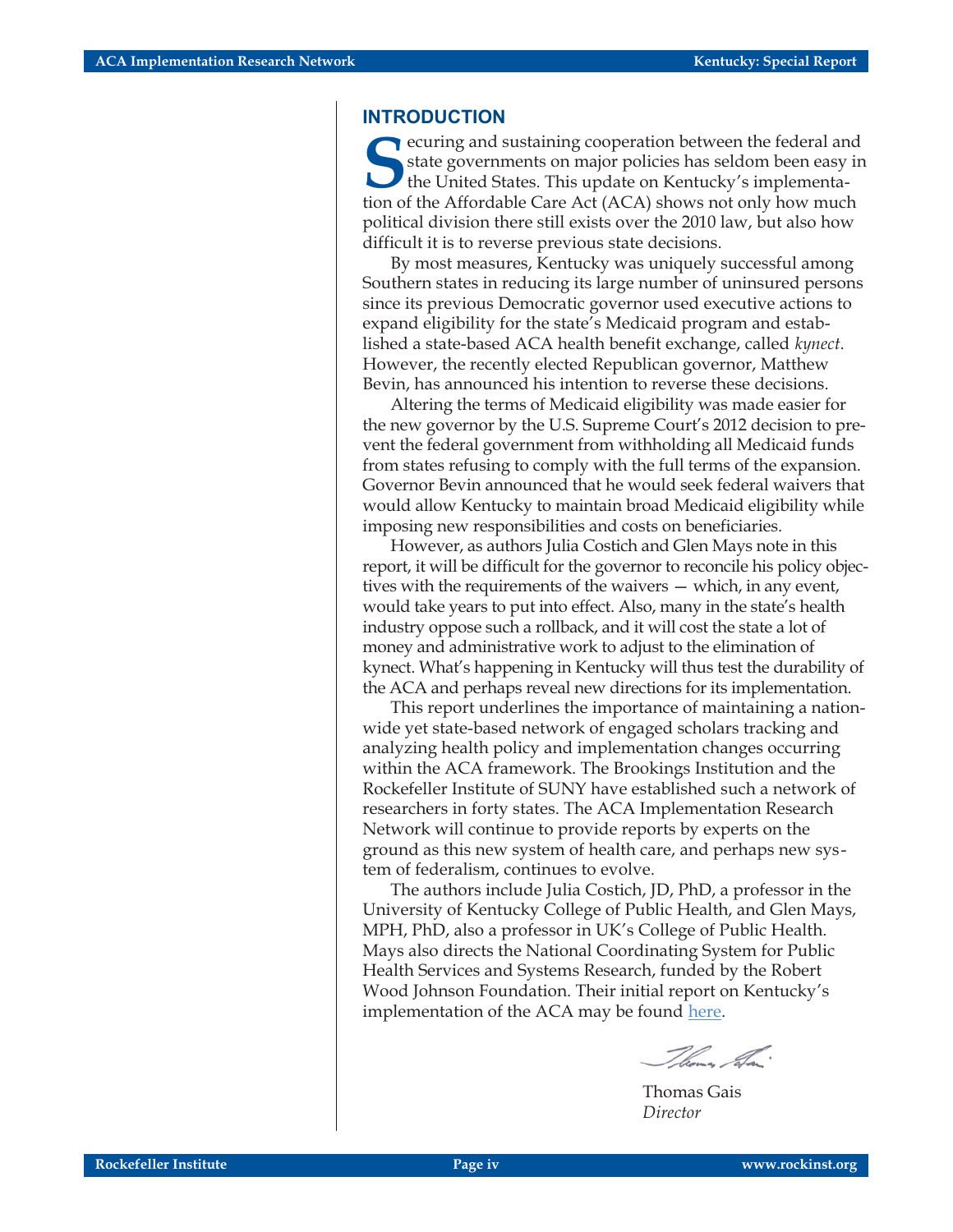

### THE NELSON A. **ROCKEFELLER INSTITUTE** OF GOVERNMENT

**State University of New York** 411 State Street Albany, New York 12203 (518) 443-5522 [www.rockinst.org](http://www.rockinst.org)

**Carl Hayden** Chair, Board of Overseers

**Thomas Gais** Director

**Robert Bullock** Deputy Director for **Operations** 

**Patricia Strach** Deputy Director for Research

**Michael Cooper** Director of Publications

**Michele Charbonneau** Staff Assistant for Publications



**Nancy L. Zimpher** Chancellor

# **KENTUCKY: SPECIAL REPORT**

**State-Level Field Network Study of the Implementation of the Affordable Care Act**

#### **New Governor Prepares to Overhaul Coverage Expansion in Kentucky**

**Kentucky has made progress in reducing the proportion of residents without health care coverage.<sup>1</sup> But the Novemb 2015 election of a Republican governor raises questions about the future of these gains. On December 30, 2** residents without health care coverage.1 But the November 2015 election of a Republican governor raises questions about the future of these gains. On December 30, 2015, the new governor announced the appointment of a seasoned health official to lead the development of a complex Medicaid waiver proposal to the Centers for Medicare and Medicaid Services (CMS).<sup>2</sup> The proposal is expected to replace the prior governor's Medicaid expansion with a program that requires participants to pay a greater share of the costs of their care. The initiative may resemble the strategy in place for the neighboring state of Indiana<sup>3</sup> and, if the governor's intention is fulfilled, would be positioned for approval by the end of 2016 and implementation in 2017.

Medicaid is not the only part of coverage expansion targeted by the new administration. The governor also announced that he would not renew the marketing contract for the state's popular health benefit exchange, known as "*kynect*,"4 and would shut kynect down in favor of using the federal "healthcare.gov" mechanism.5 He confirmed this plan in his budget address.6 To complicate matters further, a month before the elections, the state's largest private provider of health insurance policies, the Kentucky Health Cooperative, announced that it was shutting down, following a national trend.7 The Cooperative had 51,000 enrollees, by far the largest proportion of the statewide commercial market, so its closure required thousands of enrollees to select new health plans.

**Rockefeller Institute Page 1 www.rockinst.org**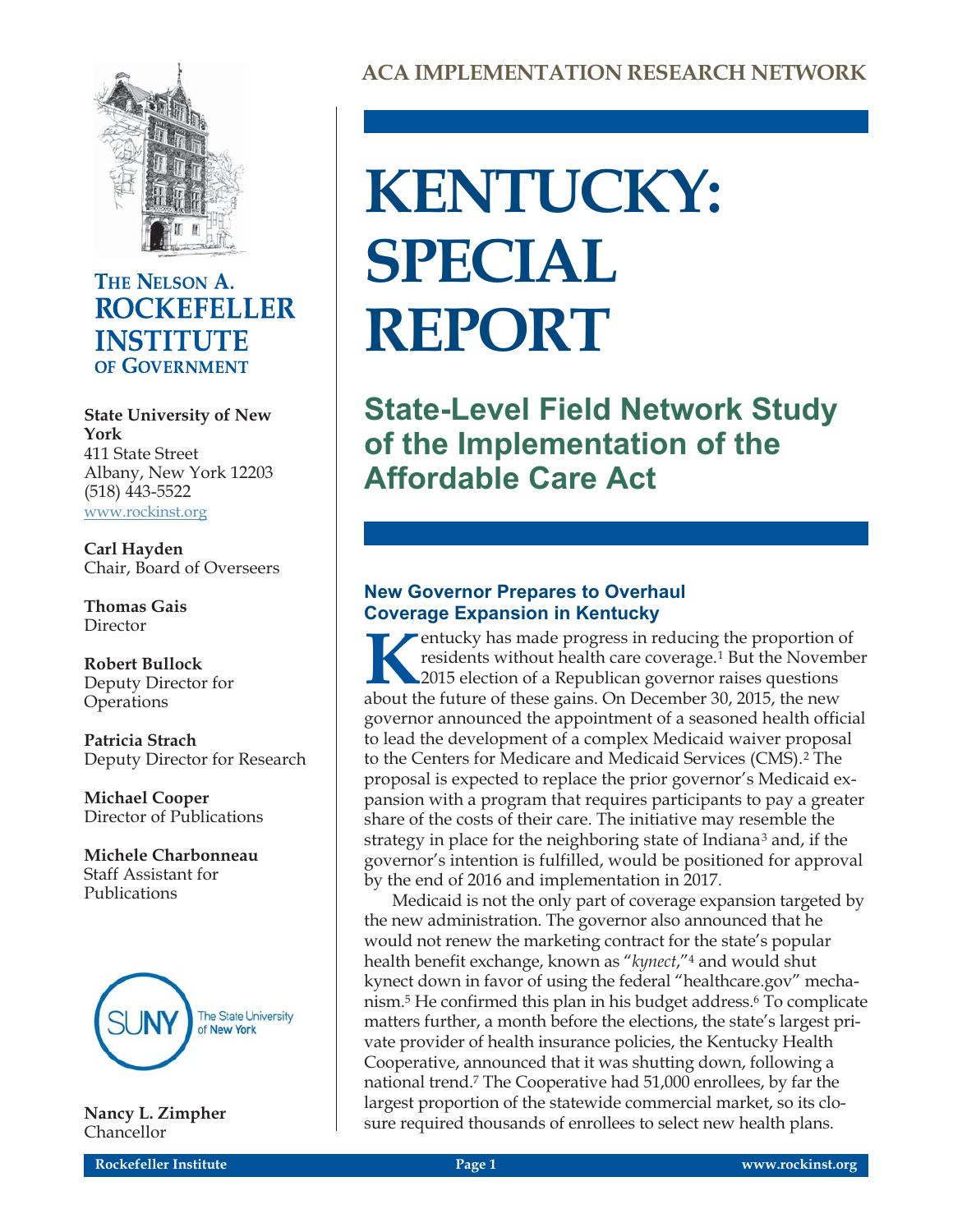This unfolding story is not only important to residents of Kentucky; it is also of national significance. Rollbacks in major health care policies have been rare in the past, but the deep party divisions over the Affordable Care Act (ACA) may change that dynamic. Also, with presidential elections in the nation's near future, Kentucky's reworking of coverage expansion is attracting attention as a potential model should Republicans regain control of the White House.

#### **Medicaid**

Opposition to former (Democratic) Governor Steve Beshear's Medicaid expansion program, which covers some 400,000 enrollees, was a major plank in (Republican) Governor Bevin's campaign platform. However, actual changes in Medicaid will be tempered by legal and political realities. Although the Bevin campaign signaled an intention to discontinue Kentucky's successful Medicaid coverage expansion under the ACA, postelection statements indicate more modest changes to the program's benefits and cost-sharing arrangements.

A health advisor to Governor Bevin, Mark Birdwhistell, is on loan from the University of Kentucky's health care system and has served previous administrations in several roles, including as Medicaid director and secretary of the Cabinet for Health and Family Services. Birdwhistell has deep experience with Medicaid and the state's major health care stakeholders, experience that will prove useful in crafting and negotiating the state's Medicaid waiver proposal.

The mechanism contemplated for the state's health coverage changes is a combination of the longstanding section 1115 waiver process specific to Medicaid and a new section 1332 waiver authority created by the ACA, the so-called "innovation waiver" that will become available in 2017, allowing states to modify federal rules regarding private health insurance covered benefits, subsidies, insurance marketplaces, and individual and employer mandates.8 Section 1332 waivers do not support changes to state Medicaid or Children's Health Insurance Program (CHIP) programs, although the application process has been streamlined so states may submit a combination of 1115 and 1332 waivers in the same application.

Supporters of the widely praised ACA implementation initiatives of the previous administration may take some consolation from recent CMS guidance emphasizing that states cannot use 1332 waivers to gut their states' programs or shift costs to the federal government.9 The secretaries of the U.S. Treasury Department and the Department of Health & Human Services may only:

approve a waiver if they find that the waiver would provide coverage to a comparable number of residents of the state as would be provided coverage absent the waiver, would provide coverage that is at least as comprehensive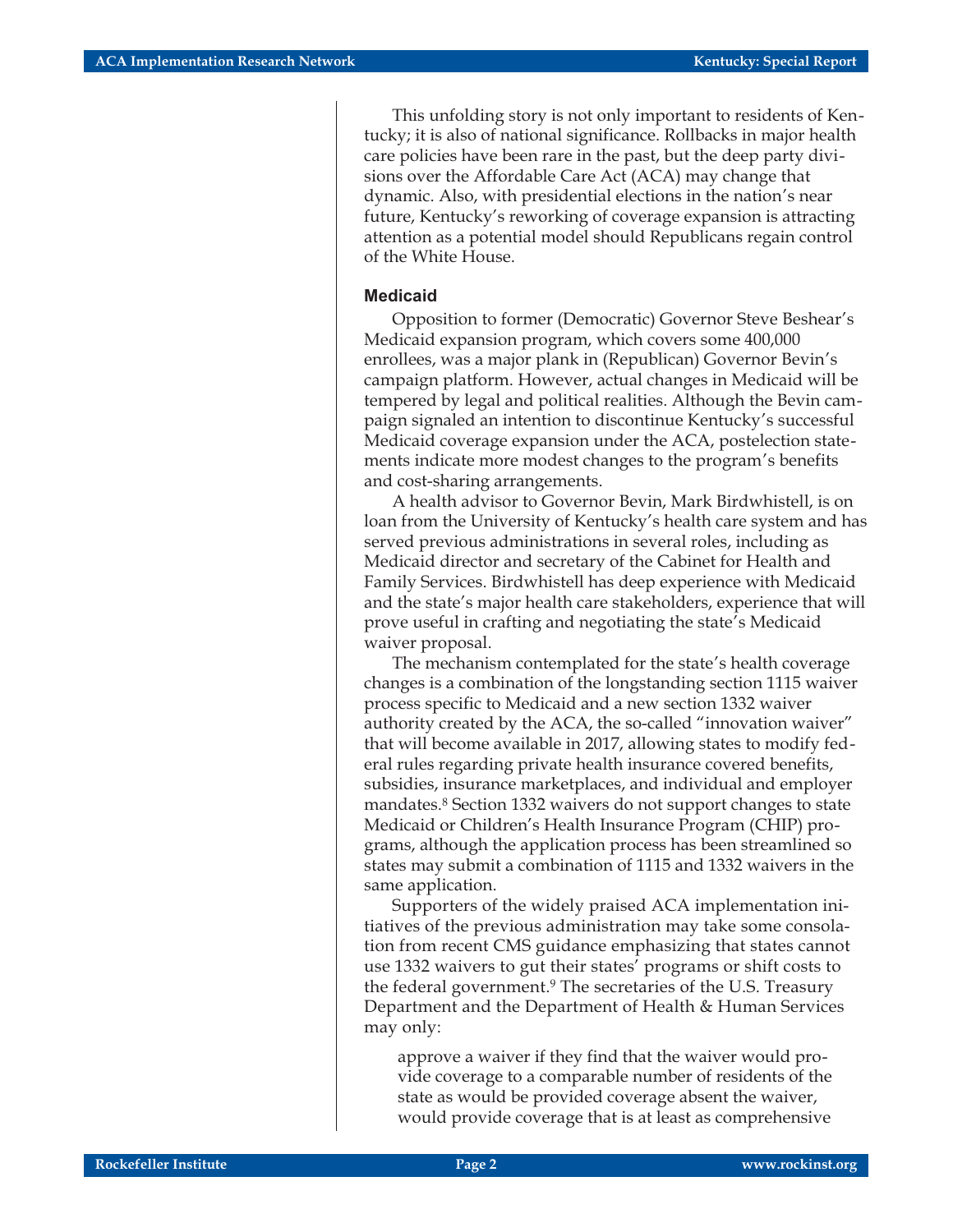and affordable as would be provided absent the waiver, and would not increase the Federal deficit.10

The Bevin administration has hinted that Indiana's ACA Medicaid expansion program, Healthy Indiana Plan 2.0, might serve as a model for Kentucky's new Medicaid strategy. However, CMS has indicated that any replication of this approach would not be approved until an expedited evaluation is completed.11 Indiana's model combines two features that appeal to analysts who believe that typical Medicaid benefits are too generous and do not require sufficient personal accountability: health savings accounts (HSAs) and enrollee premiums. In Indiana, the statefunded HSAs are ostensibly discretionary with regard to beneficiary contributions, but Medicaid enrollees who do not contribute are required to take on additional cost-sharing. Premiums are limited to 2 percent of household income, with further protections for the lowest-income households. An individual enrollee at the highest income level would thus pay about \$28 per month.12 Enrollees would also have access to premium support for the purchase of commercial coverage, a concept that has attracted support in other Republican-led states.

Kentucky has some experience with cost-sharing and premiums in covering health care for low-income residents. The state's Children's Health Insurance Program, KCHIP, originally charged premiums for the highest-income enrollees, those with household income between 185 and 200 percent of the federal poverty level. Evidence questioning the cost-effectiveness of collecting small amounts from individual households, as well as detailed support for the premiums' impact discontinuity in coverage among the affected group,13 led the state to drop the premiums early in the Beshear administration. The second likely element of the waiver proposal, cost-sharing, has been analyzed in many contexts, including its use in Kentucky Medicaid; cost-sharing has been found to have no discernible positive effects and some negative ones.14 Kentucky has no experience with implementing Health Savings Accounts, and their use for Medicaid beneficiaries in other states is too new to have been subjected to much scrutiny. Effective implementation of this complex approach in Kentucky is far from certain.

In addition to the obstacles to sweeping change in Kentucky's Medicaid expansion, the fact that it has enrolled nearly 10 percent of the state's population, bringing total Medicaid enrollment to a figure that equals one-fourth of all Kentuckians, raises political barriers. The state Republican Senate president pro tem, Robert Stivers, was quoted as having cautioned the new governor to consult with the state legislature before acting unilaterally. Stivers's position appears to reflect a desire to avoid the potential backlash from Medicaid changes that would lead to the loss of coverage for hundreds of thousands of people, as well as the loss of reimbursement for the state's powerful health care provider community.15 However, the Bevin administration can exercise the same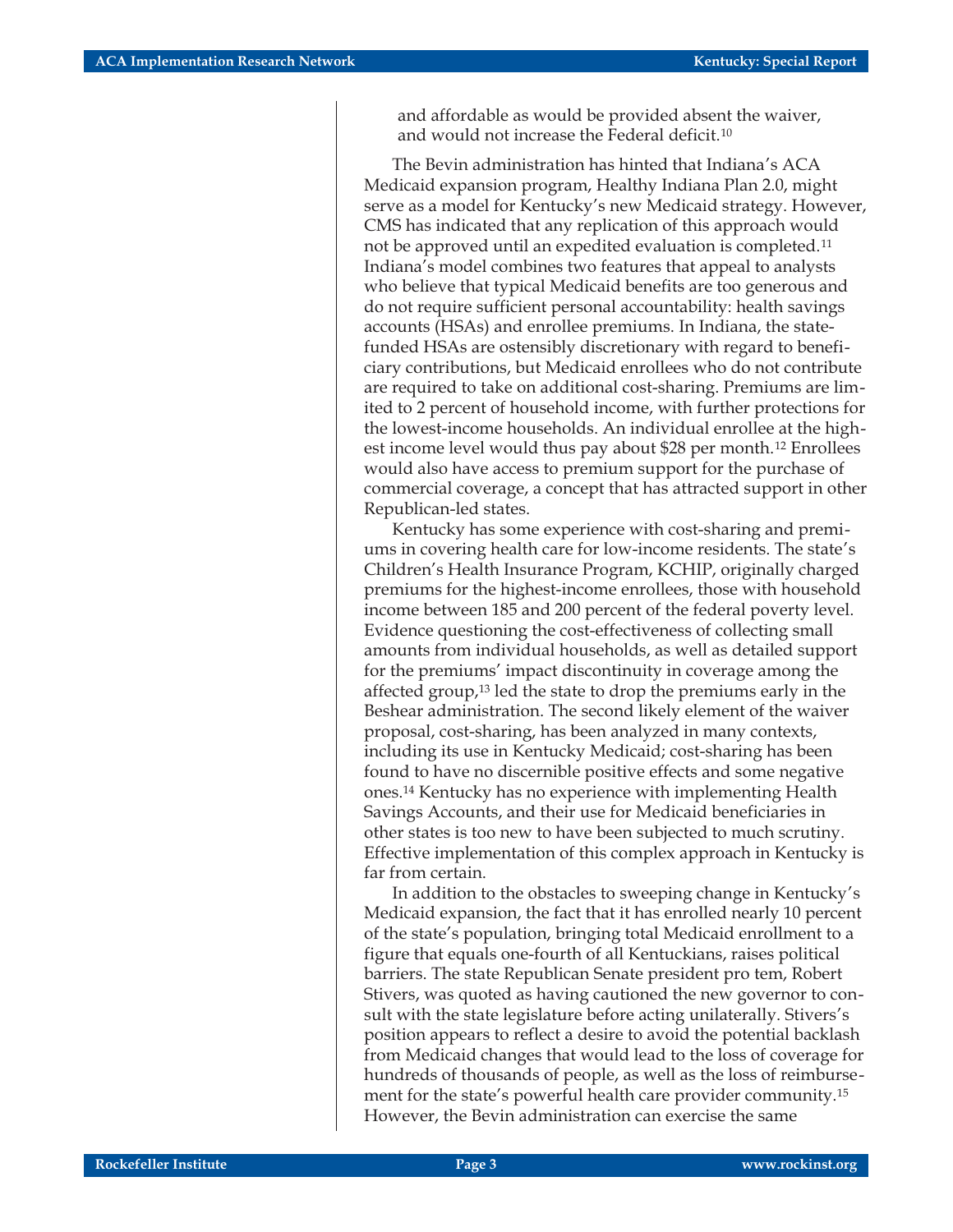executive branch powers that allowed his predecessor to pursue a federally funded Medicaid expansion without state legislative approval. Most recently, the Bevin administration announced its intent to move enrollment and renewal functions for some categories of nonexpansion Medicaid beneficiaries to a new multipurpose electronic platform.16 Thus far, the administration's planning for Medicaid reforms has occurred without formal legislative input, other than approval of the full Medicaid budget request by the 2016 General Assembly.

The governor is expected to enjoy considerable influence in the state legislature following the fall elections, which saw Republicans expand their majority in the state Senate and come within five members of a majority in the House. The House now stands as the only state legislative chamber in the South that remains under Democratic Party control. This control was threatened by four special elections during the legislative session, including two triggered by Governor Bevin's appointment of Democratic House members to executive branch and judicial offices, but Democrats prevailed in all but one of them.

The fact that state government will share the responsibility for financing Kentucky's Medicaid expansion beginning in 2017 is one of the political issues motivating discussions about state Medicaid reforms and necessitating legislative input. The state's share of expanded Medicaid financial obligations is projected to total \$74 million in 2017, rising to \$363 million in 2021 when the 10 percent state cost-sharing provision is fully phased in.17 Savings in other state-funded programs as a result of Medicaid expansion are projected to offset this financial obligation, reducing the net state cost of the Medicaid expansion to \$246 million in 2021. Any new state outlays for Medicaid will require appropriations from the state legislature, guaranteeing the need for legislative input in future Medicaid reform discussions.

Kentucky's hospitals continue to reap large financial gains from Medicaid expansion in Kentucky and are likely to continue to provide strong political support for the expansion.18 Facilities across the state have reported large reductions in their uncompensated care obligations and corresponding growth in their Medicaid revenues in 2015. The state's switch to a statewide mandatory Medicaid managed care model in 2011 has likely helped moderate expansion-related growth in Medicaid spending, allowing the state to rely on one state-based not-for-profit and four national commercial health plans to constrain provider reimbursement and service utilization.19

The overall growth in inpatient and outpatient service utilization following Kentucky's Medicaid expansion has led some observers to express concerns about the expansion's long-run budgetary impact and economic sustainability. However, corresponding increases in cancer screenings, diabetes management services, and utilization of substance abuse treatment services provide early signals of the expansion's beneficial health impacts.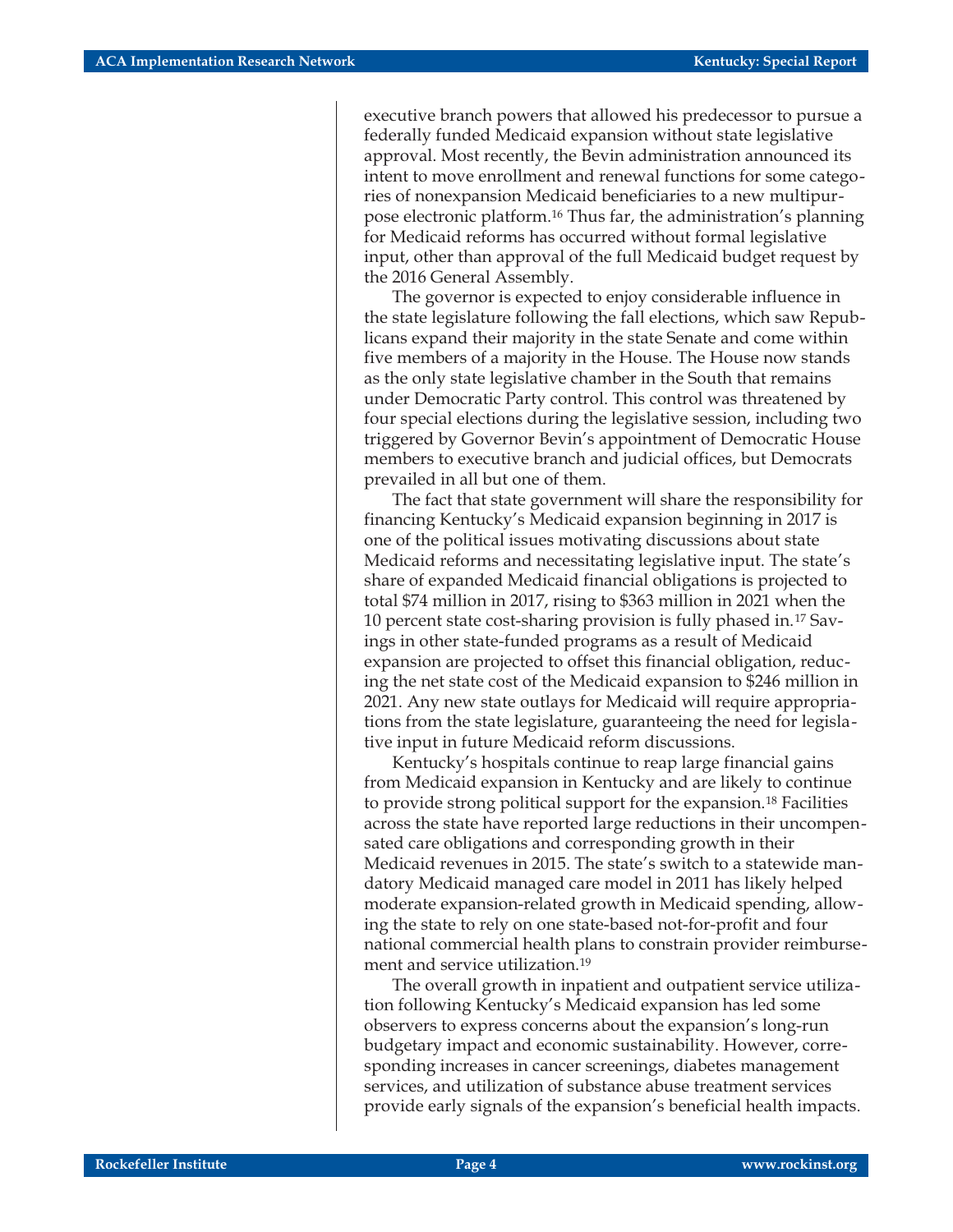Local public health agencies across the state express concern that recession-driven reductions in state funding for nonclinical prevention programs — such as those targeting tobacco use, physical activity, and environmental health — will not be restored amid a perception that Medicaid expansions offset the need for these community-wide programs. Meanwhile, the expansion's impact on the overall state economy, employment, and tax revenue remain subjects of considerable debate and uncertainty.

#### **Commercial Coverage**

The Kentucky Health Cooperative's closure appears to have resulted from CMS's inability to provide full coverage for the excess financial risk the Cooperative took on. The Cooperative provided CMS with documentation supporting \$77.0 million in risk corridor payments but received only \$9.7 million.20 The organization is now in the process known as rehabilitation under the auspices of the Kentucky Department of Insurance and appears determined to make providers whole for costs incurred caring for Cooperative members to the greatest extent possible.

The concept of dismantling kynect and migrating the enrollment process to healthcare.gov has obvious political appeal, but the cost of this move remains a point of contention.<sup>21</sup> A January 21, 2016, *New York Times* editorial suggested that the state should be required to repay the entire \$290 million federal investment in kynect.22 As one of the few high-functioning state exchanges, kynect has enrolled over half a million individuals, including over 80,000 in commercial qualified health plans.23 Slowing the rate of enrollment may be part of the new administration's strategy for undermining the statewide impact of coverage expansion. Former Governor Beshear's weekly release of enrollment numbers has terminated, so specific updates are unavailable.

One important issue ties the healthcare.gov move back to Medicaid. The Medicaid enrollment process has been managed through kynect for the past two years, and unlike commercial enrollment, Medicaid eligibility is determined throughout the year. The healthcare.gov site refers Medicaid applicants back to their state eligibility determination process, but with kynect dismantled, applicants will be forced to rely on the Benefind system. Because this system was not designed for Medicaid expansion enrollees, the application assisters known as kynectors are unable to access it. Maintaining eligibility determination functions will be an important consideration as Birdwhistell and his team assemble the waiver documentation.

#### **What Next?**

Several other unanswered questions will determine the nature and timing of Kentucky Medicaid's future direction:

- Will Birdwhistell succeed in crafting a waiver proposal that meets both the objectives of the Republican administration and CMS requirements?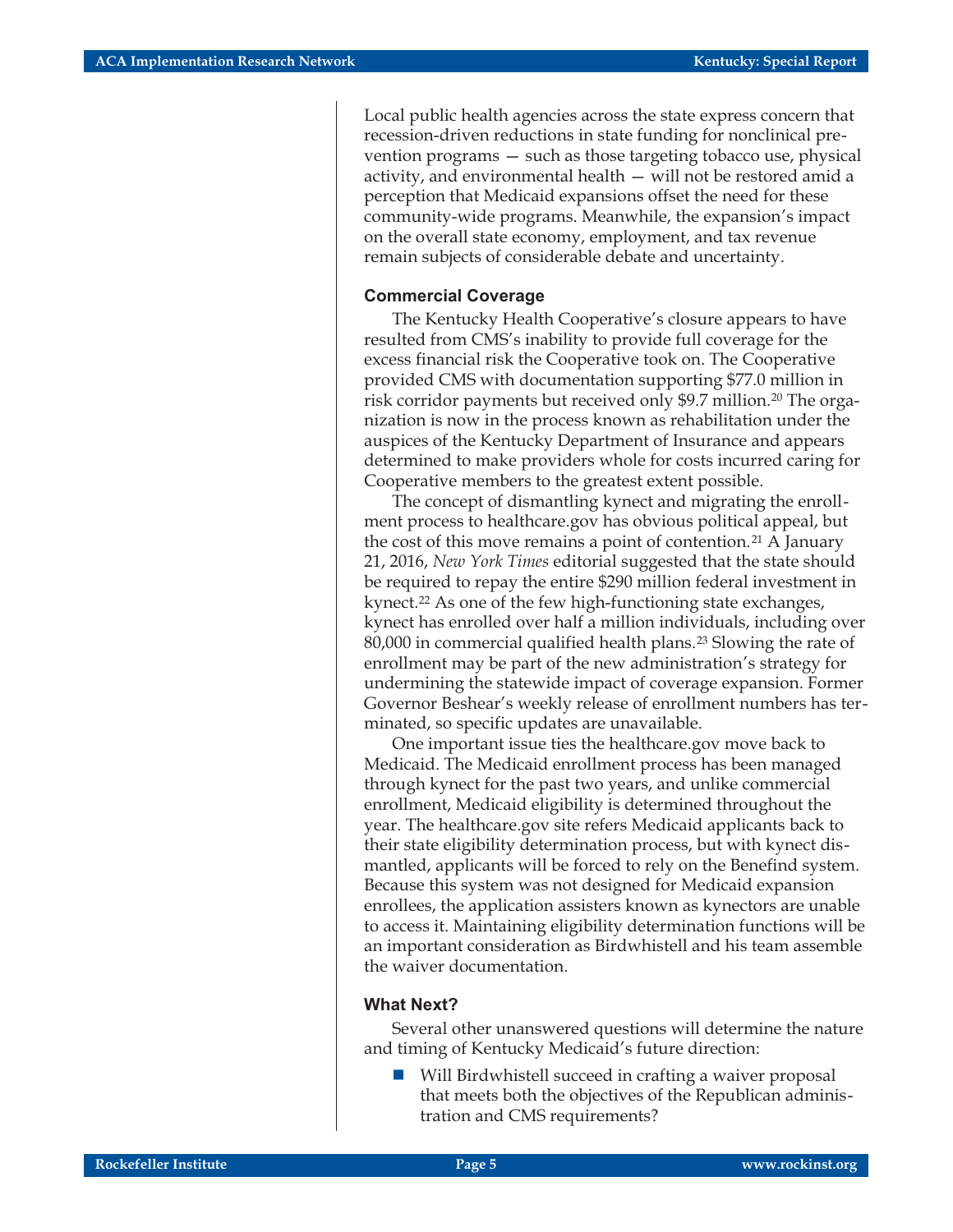- - What changes will the 1332 waiver proposal address in the commercial market?
- - How long will it take to negotiate the ultimate fate of the waiver proposal?

Additional questions involve other state and federal policies and their effects, such as:

- Will actions at the federal level change the ACA's ground rules with regard to state flexibility or other critical elements?
- $\blacksquare$  Will outreach and enrollment remain robust without the terminated marketing campaign?
- $\blacksquare$  Will the prospect of more complex requirements deter a significant proportion of current Medicaid expansion enrollees from renewing their coverage?

None of these issues will be resolved quickly. Even though the governor has notified CMS of the state's intent to move to healthcare.gov, such action requires a year's notice, so the status quo seems likely to remain in effect until after the inception of 2016's open enrollment period. Medicaid changes would take even longer, so the existing coverage options would remain in effect until at least mid-2017. Meanwhile, former Governor Beshear has begun an assault on the Bevin administration's plans through a campaign called Save Kentucky Healthcare.24

Despite the structural delays, the threat of major cutbacks to the state's coverage expansion may have a chilling effect on new enrollment. Introducing further complications to Medicaid enrollment is well-known to suppress uptake,<sup>25</sup> and the former Cooperative enrollees who are having to find new plans are likely to experience rate increases above the normal year-on-year changes. Coverage expansion through Medicaid has withstood many changes in state party control,<sup>26</sup> but Republican opposition to the ACA has become so deeply ingrained that defending coverage gains is likely to be a greater challenge.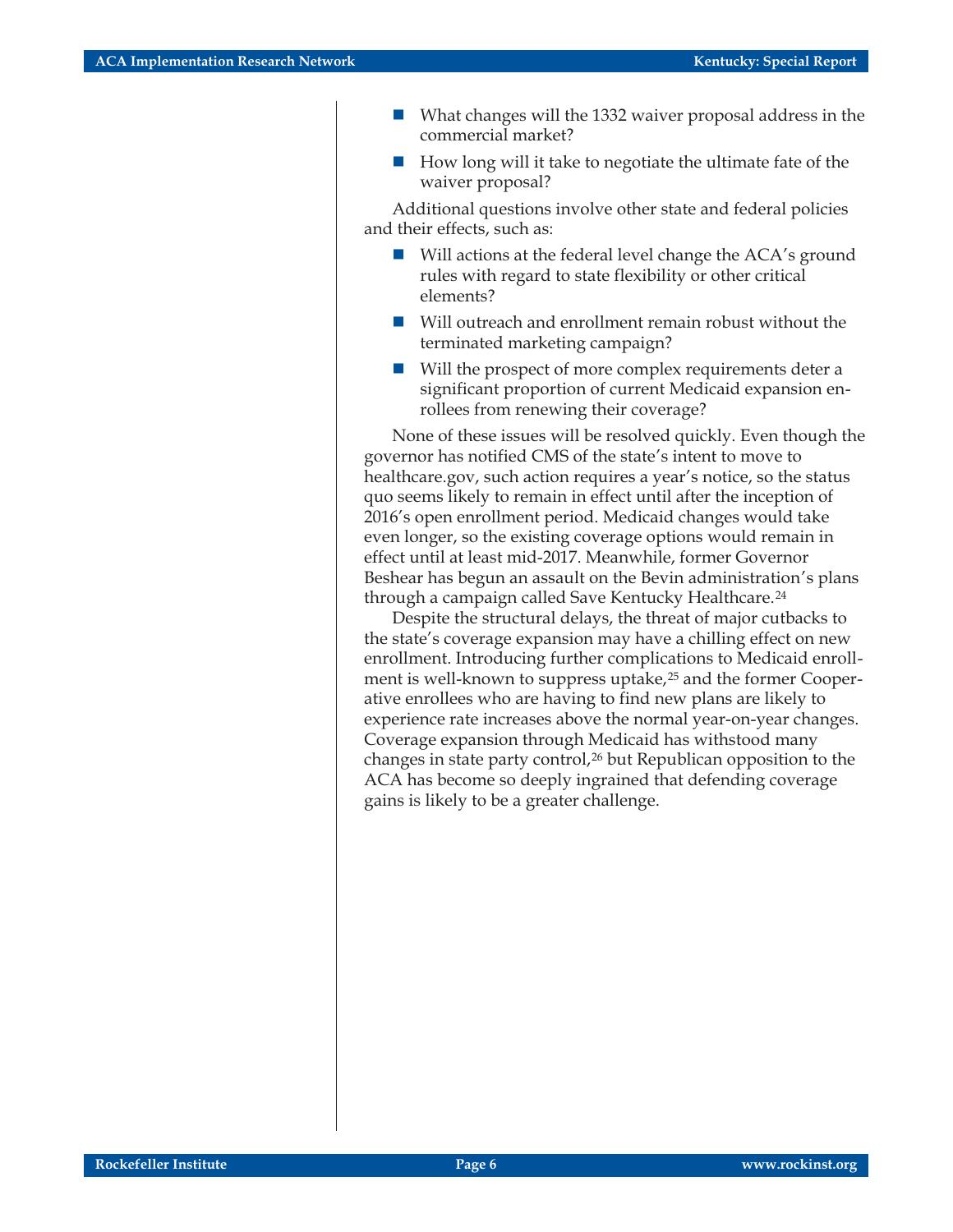#### **Endnotes**

- 1 Benjamin D. Sommers, Robert J. Blendon, and E. John Orav, "Both the 'Private Option' and Traditional Medicaid Expansions Improved Access to Care for Low-Income Adults," *Health Affairs* 35, 1 (2016): 96-105; Sayeh Nikpay, Thomas Buchmueller, and Helen G. Levy, "Affordable Care Act Medicaid Expansion Reduced Uninsured Hospital Stays in 2014, *Health Affairs* 35, 1 (2016): 106-10.
- 2 "Governor Bevin Initiates Plans for Transformative Medicaid Program," *Kentucky.gov* News Release, December 30, 2015, [http://kentucky.gov/Pages/Activity-stream.aspx?n=KentuckyGovernor&prId=10.](http://kentucky.gov/Pages/Activity-stream.aspx?n=KentuckyGovernor&prId=10)
- 3 Ja'Nel Johnson, "Long Process for Bevin to Roll Back Medicaid," *WFPL Public Radio*, November 12, 2015, <http://wfpl.org/changes-kentuckys-medicaid-expansion-look-like/>.
- 4 Deborah Yetter, "State ends kynect advertising campaign," *Louisville Courier-Journal,* December 23, 2015, [http://www.courier-journal.com/story/news/politics/2015/12/23/state-ends-kynect-advertising-campai](http://www.courier-journal.com/story/news/politics/2015/12/23/state-ends-kynect-advertising-campaign/77769562/) [gn/77769562/](http://www.courier-journal.com/story/news/politics/2015/12/23/state-ends-kynect-advertising-campaign/77769562/).
- 5 Deborah Yetter, "Bevin notifies feds he'll dismantle kynect," *Louisville Courier-Journal,* January 11, 2016, [http://www.courier-journal.com/story/news/politics/2016/01/11/bevin-notifies-feds-hell-dismantle-kyn](http://www.courier-journal.com/story/news/politics/2016/01/11/bevin-notifies-feds-hell-dismantle-kynect/78623024/) [ect/78623024/](http://www.courier-journal.com/story/news/politics/2016/01/11/bevin-notifies-feds-hell-dismantle-kynect/78623024/); John Cheves, "How will health care in Kentucky change when Matt Bevin takes office?," *Lexington Herald-Leader,* November 4, 2015, [http://www.kentucky.com/news/politics-government/article44676807.html.](http://www.kentucky.com/news/politics-government/article44676807.html)
- 6 Jack Brammer, "Bevin exempts Medicaid from spending cuts but vows to end Kynect," *Lexington Herald-Leader*, January 27, 2016, <http://www.kentucky.com/news/local/counties/fayette-county/article56718083.html>.
- 7 "Kentucky Health Cooperative not offering plans in 2016, *Kentucky Health Cooperative* News Release, October 9, 2015, <https://mykyhc.org/About/News/Pages/Kentucky-Health-Cooperative-Not-Offering-Plans-In-2016.aspx>; Mattie Quinn, "Why Health Co-Ops Are Closing in So Many States," *Governing*, November 3, 2015, <http://www.governing.com/topics/health-human-services/gov-obamacare-co-ops-closing.html>.
- 8 See "About the 1332 State Innovation Waiver Application Process," *CMS.gov,* n.d., [https://www.cms.gov/CCIIO/Programs-and-Initiatives/State-Innovation-Waivers/Section\\_1332\\_state\\_In](https://www.cms.gov/CCIIO/Programs-and-Initiatives/State-Innovation-Waivers/Section_1332_state_Innovation_Waivers-.html) [novation\\_Waivers-.html](https://www.cms.gov/CCIIO/Programs-and-Initiatives/State-Innovation-Waivers/Section_1332_state_Innovation_Waivers-.html), viewed February 18, 2016.
- 9 Timothy Jost, "HHS and Treasury Release Substantive Guidance on ACA State Innovation Waivers," *Health Affairs Blog*, December 11, 2015, [http://healthaffairs.org/blog/2015/12/11/hhs-and-treasury-release-substantive-guidance-on-aca-state-inn](http://healthaffairs.org/blog/2015/12/11/hhs-and-treasury-release-substantive-guidance-on-aca-state-innovation-waivers/) [ovation-waivers/](http://healthaffairs.org/blog/2015/12/11/hhs-and-treasury-release-substantive-guidance-on-aca-state-innovation-waivers/).
- 10 "Waivers for State Innovation: A Rule by the Treasury Department and the Health and Human Services Department on 12/16/2015," *Federal Register*, December 16, 2015, [https://www.federalregister.gov/articles/2015/12/16/2015-31563/waivers-for-state-innovation.](https://www.federalregister.gov/articles/2015/12/16/2015-31563/waivers-for-state-innovation)
- 11 Virgil Dickson, "CMS gets green light to evaluate Indiana's alternative Medicaid expansion plan," *Modern Healthcare*, April 1, 2016, [http://www.modernhealthcare.com/article/20160401/NEWS/160409983.](http://www.modernhealthcare.com/article/20160401/NEWS/160409983)
- 12 Healthy Indiana Plan information is available online at  $\frac{http://www.in.gov/fssa/hip/}$  $\frac{http://www.in.gov/fssa/hip/}$  $\frac{http://www.in.gov/fssa/hip/}$  and waiver approval at [http://www.in.gov/fssa/hip/ files/IN\\_HIP\\_2.0\\_CMS\\_Approval\\_Ltr\\_1\\_27\\_15.pdf](http://www.in.gov/fssa/hip/%20files/IN_HIP_2.0_CMS_Approval_Ltr_1_27_15.pdf).
- 13 J. Marton and J.C. Talbert, "CHIP premiums, health status, and the insurance coverage of children," *Inquiry* 47, 3 (2010): 199-214; Genevieve Kenney, James Marton, Joshua McFeeters, and Julia Costich, "Assessing Potential Enrollment and Budget Effects of SCHIP Premiums: Findings from Arizona and Kentucky," *Health Services Research* 42, 6 part 2 (2007): 2354-72.
- 14 See Victoria Powell, Brendan Saloner, and Lindsay M. Sabik, "Cost Sharing in Medicaid: Assumptions, Evidence, and Future Directions," *Medical Care Research and Review*, published online before print, November 24, 2015, doi:10.1177/1077558715617381, [http://mcr.sagepub.com/content/early/2015/11/23/1077558715617381.abstract;](http://mcr.sagepub.com/content/early/2015/11/23/1077558715617381.abstract) James Marton, Genevieve M. Kenney, Jennifer E. Pelletier, Jeffery Talbert, and Ariel Klein, "The Effects of Medicaid Policy Changes on